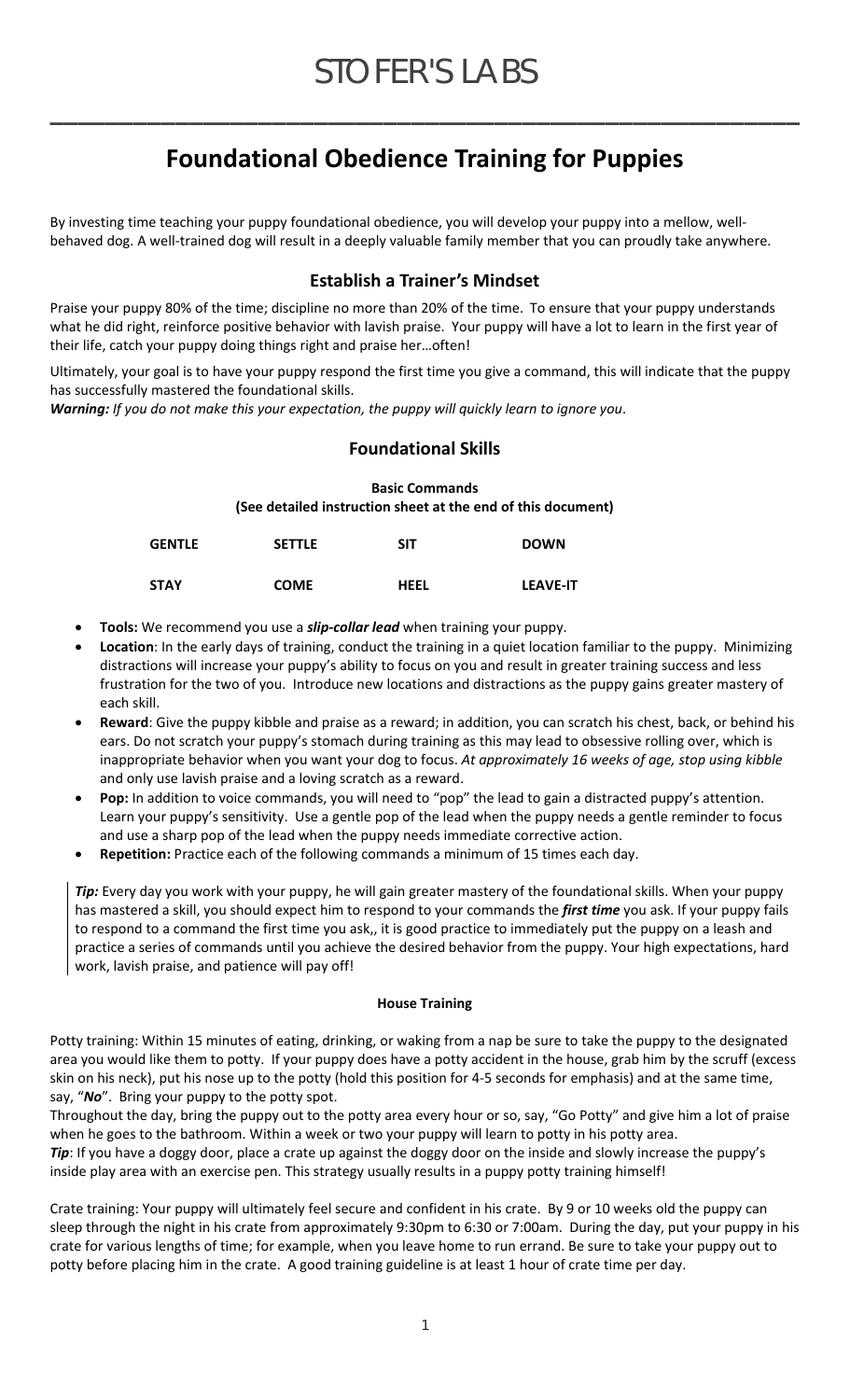## **\_\_\_\_\_\_\_\_\_\_\_\_\_\_\_\_\_\_\_\_\_\_\_\_\_\_\_\_\_\_\_\_\_\_\_\_\_\_\_\_\_\_\_\_\_\_\_\_\_\_\_\_\_\_ Temperament Training**

To develop the puppy into a mellow, patient dog, routinely put a leash on her and keep her near you as you go about your routine household business. In addition, take your puppy in the car with you on occasion so he will become comfortable with travel and develop good car manners.

To develop the puppy into a social good‐natured dog, schedule doggy play dates with other healthy puppies/dogs several times a week. This will also curb the puppies desire to chew on inappropriate objects such as hands or furniture.

#### **Puppy Behavior Modification**

When a voice command is not enough to stop a puppy's negative behavior, you will need to employ an additional method of getting the puppy's immediate attention.

One method that works well is to make a sudden loud noise, immediately following your firm voice command. To make the loud noise, you can roll up a newspaper and slap the palm of your hand with one end; this will startle the puppy without making him feel physically threatened.

An example of when this method can be of use: If the puppy continues to bark incessantly as you are preparing his meal, even after you have firmly given the command: 'QUIET', give the command 'QUIET' a second time and include a sudden loud noise. And remember, never reward the puppy by feeding him just to keep him quiet.

**BITING:** If your puppy bites, even if he is just trying to play, push your thumb down on their tongue and wrap your other 4 fingers under his jaw, hold tightly for 4‐5 seconds. Resume petting your puppy's head and if he tries to bite again squeeze a little harder.

**CHEWING:** If your puppy chews on something that he is not supposed to, say "*LEAVE‐IT*" in a firm voice and replace the item with one of the puppy's toys. Leave the object that is off‐limit where the puppy can see it and if he goes for it again say "*LEAVE‐IT*." Add the sudden noise to get the puppy's attention if the puppy continues to try to chew or lick the item that is off‐limit.

**WHINING:** Do not give any positive attention to a puppy that whines to get your attention. In a firm voice say, "*QUIET*" and push him away. If the puppy is in his crate, say "*QUIET*" and walk away until he remains quiet for at least 10 minutes. If the whining continues you can tap the crate with a metal bowl or shoe as you repeat the 'QUIET' command.

**BARKING:** Most of the time when a puppy barks he is engaging in negative attention seeking behavior. When your puppy barks, say, "*QUIET*" in a firm voice. You may need to slap the newspaper on your palm if your puppy challenges your authority by continuing to bark.

**GROWLING**: If your puppy growls to challenge your authority or simply to exert his dominance during playtime with you, correct this behavior immediately. Grab the scruff on your puppy's neck and pin him close to the ground and in a firm voice say, *"NO"*. As an alternative, you can startle the puppy with a loud noise, such as the newspaper slap to your palm, and say, *"NO"*.

**JUMPING:** If your puppy jumps up on the crate or the fencing or puts its paws on furniture, push his paws off and say, "*OFF*" in a firm voice. If your puppy jumps on you, bring your knee up firmly; this will make it uncomfortable for your puppy to jump up on you. Never allow your puppy to jump on people. When greeting people, put the puppy on a lead and have him sit quietly as he receives a pat, remember to praise lavishly for good behavior.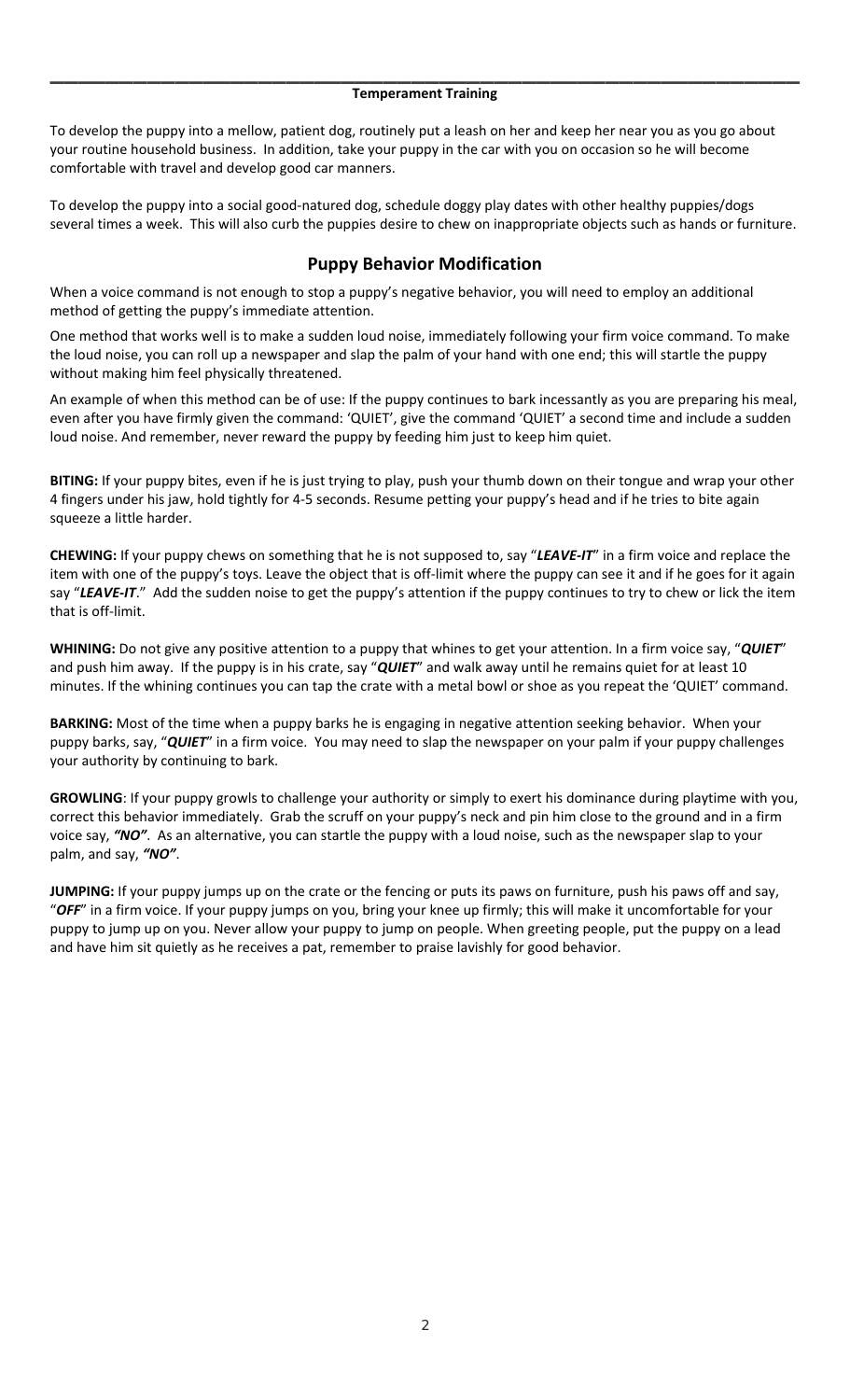# **Foundational Skills ‐ Basic Commands**

**\_\_\_\_\_\_\_\_\_\_\_\_\_\_\_\_\_\_\_\_\_\_\_\_\_\_\_\_\_\_\_\_\_\_\_\_\_\_\_\_\_\_\_\_\_\_\_\_\_\_\_\_\_\_** 

| Anytime you reward your puppy with a treat, train your puppy to take the treat from your hand<br>with a gentle mouth. If the puppy lunges for the treat in your hand, and in the process, nips<br>your hand or fingers, say "GENTLE" while quickly closing your hand around the food and<br>withdrawing your hand so the puppy does not receive the treat until he takes it with a gentle<br>soft mouth.<br><b>SETTLE</b><br>Use this command to train your puppy to wait patiently for your cue.<br>Stand or sit in place with the puppy on lead.<br>1.<br>2.<br>Say, "SETTLE" and give a gentle pop to the lead every time the puppy pulls on the lead.<br>Praise and pet the puppy when he settles quietly by you.<br>3.<br><b>SIT</b><br>Place a piece of kibble between your thumb and index finger.<br>1.<br>Hold the kibble above the puppy's nose.<br>2.<br>Say, "SIT" and move the kibble slowly back towards the puppy's back. The puppy will<br>3.<br>follow the kibble with its nose into the SIT position.<br>Tip: If the puppy does not move into the sit position, gently pull up on the lead as you<br>push his haunches down and repeat the SIT command.<br>Give the puppy his treat and praise him as soon as he sits.<br>4.<br><b>DOWN</b><br>Start with the puppy in SIT position. With kibble in hand, point to the ground in front of<br>1.<br>the puppy and say, "DOWN". The puppy will follow the kibble to the ground with his<br>nose.<br>Give the puppy the treat and plenty of praise when he is in the full down position with<br>2.<br>his stomach touching the ground. Pet the puppy on the back but remember to avoid<br>rubbing his stomach during training.<br>Tip: If the puppy needs further encouragement to move into the down position, either<br>place the palm of your free hand on his upper back and gently push downward OR<br>gently extend the puppy's front legs forward until he is in the down position.<br><b>STAY</b><br>Work on having the puppy remain in the sit or down position, for various lengths of time, by<br>using the STAY command. In the beginning expect the puppy to remain in position for 3-seconds<br>before giving him praise.<br>When your puppy is in the desired position, hold your palm out toward the puppy and<br>1.<br>say, "STAY".<br>Move backwards, leaving a gap between you and the puppy. Leave only a small gap at<br>2.<br>first and increase the gap as he learns the STAY command.<br>Say, "OK" in a praise tone of voice when you are ready to release the puppy from his<br>3.<br>position.<br>Tip: If the puppy moves out of position before you have said OK to release him,<br>physically place the puppy back in position and then repeat the STAY command as you<br>return to your original position.<br><b>LONG-STAY</b><br>By 4 months old, your puppy should be able to hold a down-stay or sit-stay position for 5<br>minutes or more.<br>1. When you puppy is in the desired position, hold your palm out toward the puppy and<br>say, "STAY".<br>Move backwards, leaving a gap between you and the puppy.<br>2.<br>Walk in circles around the puppy while he remains in STAY position.<br>3.<br>Every so often lean down and pet the puppy's back and give him a gentle praise just to<br>4.<br>reinforce his good behavior, repeat the command STAY as you move away from him and<br>continue to walk around or simply appear distracted.<br>Say, "OK" in a praise tone of voice when you are ready to release the puppy from his<br>5.<br>position.<br>Tip: Practice the extended stay position in a variety of places and situations. For<br>example, while you are sitting at your computer or watching T.V., place the free end of<br>the puppy's lead under your leg so you can easily grab it and give a gentle tug if the<br>puppy tries to move from his stay position. Or, when working in the kitchen, tie the lead | <b>GENTLE</b> |                                                                                        |  |  |  |  |
|---------------------------------------------------------------------------------------------------------------------------------------------------------------------------------------------------------------------------------------------------------------------------------------------------------------------------------------------------------------------------------------------------------------------------------------------------------------------------------------------------------------------------------------------------------------------------------------------------------------------------------------------------------------------------------------------------------------------------------------------------------------------------------------------------------------------------------------------------------------------------------------------------------------------------------------------------------------------------------------------------------------------------------------------------------------------------------------------------------------------------------------------------------------------------------------------------------------------------------------------------------------------------------------------------------------------------------------------------------------------------------------------------------------------------------------------------------------------------------------------------------------------------------------------------------------------------------------------------------------------------------------------------------------------------------------------------------------------------------------------------------------------------------------------------------------------------------------------------------------------------------------------------------------------------------------------------------------------------------------------------------------------------------------------------------------------------------------------------------------------------------------------------------------------------------------------------------------------------------------------------------------------------------------------------------------------------------------------------------------------------------------------------------------------------------------------------------------------------------------------------------------------------------------------------------------------------------------------------------------------------------------------------------------------------------------------------------------------------------------------------------------------------------------------------------------------------------------------------------------------------------------------------------------------------------------------------------------------------------------------------------------------------------------------------------------------------------------------------------------------------------------------------------------------------------------------------------------------------------------------------------------------------------------------------------------------------------------------------------------------------------------------------------------------------------------------------------------------------------------------------------------------------------------------------------------------------------------------------------------------------------------------------------------------------------------------------------------------------------------------------------------------------------------------------------------------------------------------------------------------------------------------------------------------------------------|---------------|----------------------------------------------------------------------------------------|--|--|--|--|
|                                                                                                                                                                                                                                                                                                                                                                                                                                                                                                                                                                                                                                                                                                                                                                                                                                                                                                                                                                                                                                                                                                                                                                                                                                                                                                                                                                                                                                                                                                                                                                                                                                                                                                                                                                                                                                                                                                                                                                                                                                                                                                                                                                                                                                                                                                                                                                                                                                                                                                                                                                                                                                                                                                                                                                                                                                                                                                                                                                                                                                                                                                                                                                                                                                                                                                                                                                                                                                                                                                                                                                                                                                                                                                                                                                                                                                                                                                                                       |               |                                                                                        |  |  |  |  |
|                                                                                                                                                                                                                                                                                                                                                                                                                                                                                                                                                                                                                                                                                                                                                                                                                                                                                                                                                                                                                                                                                                                                                                                                                                                                                                                                                                                                                                                                                                                                                                                                                                                                                                                                                                                                                                                                                                                                                                                                                                                                                                                                                                                                                                                                                                                                                                                                                                                                                                                                                                                                                                                                                                                                                                                                                                                                                                                                                                                                                                                                                                                                                                                                                                                                                                                                                                                                                                                                                                                                                                                                                                                                                                                                                                                                                                                                                                                                       |               |                                                                                        |  |  |  |  |
|                                                                                                                                                                                                                                                                                                                                                                                                                                                                                                                                                                                                                                                                                                                                                                                                                                                                                                                                                                                                                                                                                                                                                                                                                                                                                                                                                                                                                                                                                                                                                                                                                                                                                                                                                                                                                                                                                                                                                                                                                                                                                                                                                                                                                                                                                                                                                                                                                                                                                                                                                                                                                                                                                                                                                                                                                                                                                                                                                                                                                                                                                                                                                                                                                                                                                                                                                                                                                                                                                                                                                                                                                                                                                                                                                                                                                                                                                                                                       |               |                                                                                        |  |  |  |  |
|                                                                                                                                                                                                                                                                                                                                                                                                                                                                                                                                                                                                                                                                                                                                                                                                                                                                                                                                                                                                                                                                                                                                                                                                                                                                                                                                                                                                                                                                                                                                                                                                                                                                                                                                                                                                                                                                                                                                                                                                                                                                                                                                                                                                                                                                                                                                                                                                                                                                                                                                                                                                                                                                                                                                                                                                                                                                                                                                                                                                                                                                                                                                                                                                                                                                                                                                                                                                                                                                                                                                                                                                                                                                                                                                                                                                                                                                                                                                       |               |                                                                                        |  |  |  |  |
|                                                                                                                                                                                                                                                                                                                                                                                                                                                                                                                                                                                                                                                                                                                                                                                                                                                                                                                                                                                                                                                                                                                                                                                                                                                                                                                                                                                                                                                                                                                                                                                                                                                                                                                                                                                                                                                                                                                                                                                                                                                                                                                                                                                                                                                                                                                                                                                                                                                                                                                                                                                                                                                                                                                                                                                                                                                                                                                                                                                                                                                                                                                                                                                                                                                                                                                                                                                                                                                                                                                                                                                                                                                                                                                                                                                                                                                                                                                                       |               |                                                                                        |  |  |  |  |
|                                                                                                                                                                                                                                                                                                                                                                                                                                                                                                                                                                                                                                                                                                                                                                                                                                                                                                                                                                                                                                                                                                                                                                                                                                                                                                                                                                                                                                                                                                                                                                                                                                                                                                                                                                                                                                                                                                                                                                                                                                                                                                                                                                                                                                                                                                                                                                                                                                                                                                                                                                                                                                                                                                                                                                                                                                                                                                                                                                                                                                                                                                                                                                                                                                                                                                                                                                                                                                                                                                                                                                                                                                                                                                                                                                                                                                                                                                                                       |               |                                                                                        |  |  |  |  |
|                                                                                                                                                                                                                                                                                                                                                                                                                                                                                                                                                                                                                                                                                                                                                                                                                                                                                                                                                                                                                                                                                                                                                                                                                                                                                                                                                                                                                                                                                                                                                                                                                                                                                                                                                                                                                                                                                                                                                                                                                                                                                                                                                                                                                                                                                                                                                                                                                                                                                                                                                                                                                                                                                                                                                                                                                                                                                                                                                                                                                                                                                                                                                                                                                                                                                                                                                                                                                                                                                                                                                                                                                                                                                                                                                                                                                                                                                                                                       |               |                                                                                        |  |  |  |  |
|                                                                                                                                                                                                                                                                                                                                                                                                                                                                                                                                                                                                                                                                                                                                                                                                                                                                                                                                                                                                                                                                                                                                                                                                                                                                                                                                                                                                                                                                                                                                                                                                                                                                                                                                                                                                                                                                                                                                                                                                                                                                                                                                                                                                                                                                                                                                                                                                                                                                                                                                                                                                                                                                                                                                                                                                                                                                                                                                                                                                                                                                                                                                                                                                                                                                                                                                                                                                                                                                                                                                                                                                                                                                                                                                                                                                                                                                                                                                       |               |                                                                                        |  |  |  |  |
|                                                                                                                                                                                                                                                                                                                                                                                                                                                                                                                                                                                                                                                                                                                                                                                                                                                                                                                                                                                                                                                                                                                                                                                                                                                                                                                                                                                                                                                                                                                                                                                                                                                                                                                                                                                                                                                                                                                                                                                                                                                                                                                                                                                                                                                                                                                                                                                                                                                                                                                                                                                                                                                                                                                                                                                                                                                                                                                                                                                                                                                                                                                                                                                                                                                                                                                                                                                                                                                                                                                                                                                                                                                                                                                                                                                                                                                                                                                                       |               |                                                                                        |  |  |  |  |
|                                                                                                                                                                                                                                                                                                                                                                                                                                                                                                                                                                                                                                                                                                                                                                                                                                                                                                                                                                                                                                                                                                                                                                                                                                                                                                                                                                                                                                                                                                                                                                                                                                                                                                                                                                                                                                                                                                                                                                                                                                                                                                                                                                                                                                                                                                                                                                                                                                                                                                                                                                                                                                                                                                                                                                                                                                                                                                                                                                                                                                                                                                                                                                                                                                                                                                                                                                                                                                                                                                                                                                                                                                                                                                                                                                                                                                                                                                                                       |               |                                                                                        |  |  |  |  |
|                                                                                                                                                                                                                                                                                                                                                                                                                                                                                                                                                                                                                                                                                                                                                                                                                                                                                                                                                                                                                                                                                                                                                                                                                                                                                                                                                                                                                                                                                                                                                                                                                                                                                                                                                                                                                                                                                                                                                                                                                                                                                                                                                                                                                                                                                                                                                                                                                                                                                                                                                                                                                                                                                                                                                                                                                                                                                                                                                                                                                                                                                                                                                                                                                                                                                                                                                                                                                                                                                                                                                                                                                                                                                                                                                                                                                                                                                                                                       |               |                                                                                        |  |  |  |  |
|                                                                                                                                                                                                                                                                                                                                                                                                                                                                                                                                                                                                                                                                                                                                                                                                                                                                                                                                                                                                                                                                                                                                                                                                                                                                                                                                                                                                                                                                                                                                                                                                                                                                                                                                                                                                                                                                                                                                                                                                                                                                                                                                                                                                                                                                                                                                                                                                                                                                                                                                                                                                                                                                                                                                                                                                                                                                                                                                                                                                                                                                                                                                                                                                                                                                                                                                                                                                                                                                                                                                                                                                                                                                                                                                                                                                                                                                                                                                       |               |                                                                                        |  |  |  |  |
|                                                                                                                                                                                                                                                                                                                                                                                                                                                                                                                                                                                                                                                                                                                                                                                                                                                                                                                                                                                                                                                                                                                                                                                                                                                                                                                                                                                                                                                                                                                                                                                                                                                                                                                                                                                                                                                                                                                                                                                                                                                                                                                                                                                                                                                                                                                                                                                                                                                                                                                                                                                                                                                                                                                                                                                                                                                                                                                                                                                                                                                                                                                                                                                                                                                                                                                                                                                                                                                                                                                                                                                                                                                                                                                                                                                                                                                                                                                                       |               |                                                                                        |  |  |  |  |
|                                                                                                                                                                                                                                                                                                                                                                                                                                                                                                                                                                                                                                                                                                                                                                                                                                                                                                                                                                                                                                                                                                                                                                                                                                                                                                                                                                                                                                                                                                                                                                                                                                                                                                                                                                                                                                                                                                                                                                                                                                                                                                                                                                                                                                                                                                                                                                                                                                                                                                                                                                                                                                                                                                                                                                                                                                                                                                                                                                                                                                                                                                                                                                                                                                                                                                                                                                                                                                                                                                                                                                                                                                                                                                                                                                                                                                                                                                                                       |               |                                                                                        |  |  |  |  |
|                                                                                                                                                                                                                                                                                                                                                                                                                                                                                                                                                                                                                                                                                                                                                                                                                                                                                                                                                                                                                                                                                                                                                                                                                                                                                                                                                                                                                                                                                                                                                                                                                                                                                                                                                                                                                                                                                                                                                                                                                                                                                                                                                                                                                                                                                                                                                                                                                                                                                                                                                                                                                                                                                                                                                                                                                                                                                                                                                                                                                                                                                                                                                                                                                                                                                                                                                                                                                                                                                                                                                                                                                                                                                                                                                                                                                                                                                                                                       |               |                                                                                        |  |  |  |  |
|                                                                                                                                                                                                                                                                                                                                                                                                                                                                                                                                                                                                                                                                                                                                                                                                                                                                                                                                                                                                                                                                                                                                                                                                                                                                                                                                                                                                                                                                                                                                                                                                                                                                                                                                                                                                                                                                                                                                                                                                                                                                                                                                                                                                                                                                                                                                                                                                                                                                                                                                                                                                                                                                                                                                                                                                                                                                                                                                                                                                                                                                                                                                                                                                                                                                                                                                                                                                                                                                                                                                                                                                                                                                                                                                                                                                                                                                                                                                       |               |                                                                                        |  |  |  |  |
|                                                                                                                                                                                                                                                                                                                                                                                                                                                                                                                                                                                                                                                                                                                                                                                                                                                                                                                                                                                                                                                                                                                                                                                                                                                                                                                                                                                                                                                                                                                                                                                                                                                                                                                                                                                                                                                                                                                                                                                                                                                                                                                                                                                                                                                                                                                                                                                                                                                                                                                                                                                                                                                                                                                                                                                                                                                                                                                                                                                                                                                                                                                                                                                                                                                                                                                                                                                                                                                                                                                                                                                                                                                                                                                                                                                                                                                                                                                                       |               |                                                                                        |  |  |  |  |
|                                                                                                                                                                                                                                                                                                                                                                                                                                                                                                                                                                                                                                                                                                                                                                                                                                                                                                                                                                                                                                                                                                                                                                                                                                                                                                                                                                                                                                                                                                                                                                                                                                                                                                                                                                                                                                                                                                                                                                                                                                                                                                                                                                                                                                                                                                                                                                                                                                                                                                                                                                                                                                                                                                                                                                                                                                                                                                                                                                                                                                                                                                                                                                                                                                                                                                                                                                                                                                                                                                                                                                                                                                                                                                                                                                                                                                                                                                                                       |               |                                                                                        |  |  |  |  |
|                                                                                                                                                                                                                                                                                                                                                                                                                                                                                                                                                                                                                                                                                                                                                                                                                                                                                                                                                                                                                                                                                                                                                                                                                                                                                                                                                                                                                                                                                                                                                                                                                                                                                                                                                                                                                                                                                                                                                                                                                                                                                                                                                                                                                                                                                                                                                                                                                                                                                                                                                                                                                                                                                                                                                                                                                                                                                                                                                                                                                                                                                                                                                                                                                                                                                                                                                                                                                                                                                                                                                                                                                                                                                                                                                                                                                                                                                                                                       |               |                                                                                        |  |  |  |  |
|                                                                                                                                                                                                                                                                                                                                                                                                                                                                                                                                                                                                                                                                                                                                                                                                                                                                                                                                                                                                                                                                                                                                                                                                                                                                                                                                                                                                                                                                                                                                                                                                                                                                                                                                                                                                                                                                                                                                                                                                                                                                                                                                                                                                                                                                                                                                                                                                                                                                                                                                                                                                                                                                                                                                                                                                                                                                                                                                                                                                                                                                                                                                                                                                                                                                                                                                                                                                                                                                                                                                                                                                                                                                                                                                                                                                                                                                                                                                       |               |                                                                                        |  |  |  |  |
|                                                                                                                                                                                                                                                                                                                                                                                                                                                                                                                                                                                                                                                                                                                                                                                                                                                                                                                                                                                                                                                                                                                                                                                                                                                                                                                                                                                                                                                                                                                                                                                                                                                                                                                                                                                                                                                                                                                                                                                                                                                                                                                                                                                                                                                                                                                                                                                                                                                                                                                                                                                                                                                                                                                                                                                                                                                                                                                                                                                                                                                                                                                                                                                                                                                                                                                                                                                                                                                                                                                                                                                                                                                                                                                                                                                                                                                                                                                                       |               |                                                                                        |  |  |  |  |
|                                                                                                                                                                                                                                                                                                                                                                                                                                                                                                                                                                                                                                                                                                                                                                                                                                                                                                                                                                                                                                                                                                                                                                                                                                                                                                                                                                                                                                                                                                                                                                                                                                                                                                                                                                                                                                                                                                                                                                                                                                                                                                                                                                                                                                                                                                                                                                                                                                                                                                                                                                                                                                                                                                                                                                                                                                                                                                                                                                                                                                                                                                                                                                                                                                                                                                                                                                                                                                                                                                                                                                                                                                                                                                                                                                                                                                                                                                                                       |               |                                                                                        |  |  |  |  |
|                                                                                                                                                                                                                                                                                                                                                                                                                                                                                                                                                                                                                                                                                                                                                                                                                                                                                                                                                                                                                                                                                                                                                                                                                                                                                                                                                                                                                                                                                                                                                                                                                                                                                                                                                                                                                                                                                                                                                                                                                                                                                                                                                                                                                                                                                                                                                                                                                                                                                                                                                                                                                                                                                                                                                                                                                                                                                                                                                                                                                                                                                                                                                                                                                                                                                                                                                                                                                                                                                                                                                                                                                                                                                                                                                                                                                                                                                                                                       |               |                                                                                        |  |  |  |  |
|                                                                                                                                                                                                                                                                                                                                                                                                                                                                                                                                                                                                                                                                                                                                                                                                                                                                                                                                                                                                                                                                                                                                                                                                                                                                                                                                                                                                                                                                                                                                                                                                                                                                                                                                                                                                                                                                                                                                                                                                                                                                                                                                                                                                                                                                                                                                                                                                                                                                                                                                                                                                                                                                                                                                                                                                                                                                                                                                                                                                                                                                                                                                                                                                                                                                                                                                                                                                                                                                                                                                                                                                                                                                                                                                                                                                                                                                                                                                       |               |                                                                                        |  |  |  |  |
|                                                                                                                                                                                                                                                                                                                                                                                                                                                                                                                                                                                                                                                                                                                                                                                                                                                                                                                                                                                                                                                                                                                                                                                                                                                                                                                                                                                                                                                                                                                                                                                                                                                                                                                                                                                                                                                                                                                                                                                                                                                                                                                                                                                                                                                                                                                                                                                                                                                                                                                                                                                                                                                                                                                                                                                                                                                                                                                                                                                                                                                                                                                                                                                                                                                                                                                                                                                                                                                                                                                                                                                                                                                                                                                                                                                                                                                                                                                                       |               |                                                                                        |  |  |  |  |
|                                                                                                                                                                                                                                                                                                                                                                                                                                                                                                                                                                                                                                                                                                                                                                                                                                                                                                                                                                                                                                                                                                                                                                                                                                                                                                                                                                                                                                                                                                                                                                                                                                                                                                                                                                                                                                                                                                                                                                                                                                                                                                                                                                                                                                                                                                                                                                                                                                                                                                                                                                                                                                                                                                                                                                                                                                                                                                                                                                                                                                                                                                                                                                                                                                                                                                                                                                                                                                                                                                                                                                                                                                                                                                                                                                                                                                                                                                                                       |               |                                                                                        |  |  |  |  |
|                                                                                                                                                                                                                                                                                                                                                                                                                                                                                                                                                                                                                                                                                                                                                                                                                                                                                                                                                                                                                                                                                                                                                                                                                                                                                                                                                                                                                                                                                                                                                                                                                                                                                                                                                                                                                                                                                                                                                                                                                                                                                                                                                                                                                                                                                                                                                                                                                                                                                                                                                                                                                                                                                                                                                                                                                                                                                                                                                                                                                                                                                                                                                                                                                                                                                                                                                                                                                                                                                                                                                                                                                                                                                                                                                                                                                                                                                                                                       |               |                                                                                        |  |  |  |  |
|                                                                                                                                                                                                                                                                                                                                                                                                                                                                                                                                                                                                                                                                                                                                                                                                                                                                                                                                                                                                                                                                                                                                                                                                                                                                                                                                                                                                                                                                                                                                                                                                                                                                                                                                                                                                                                                                                                                                                                                                                                                                                                                                                                                                                                                                                                                                                                                                                                                                                                                                                                                                                                                                                                                                                                                                                                                                                                                                                                                                                                                                                                                                                                                                                                                                                                                                                                                                                                                                                                                                                                                                                                                                                                                                                                                                                                                                                                                                       |               |                                                                                        |  |  |  |  |
|                                                                                                                                                                                                                                                                                                                                                                                                                                                                                                                                                                                                                                                                                                                                                                                                                                                                                                                                                                                                                                                                                                                                                                                                                                                                                                                                                                                                                                                                                                                                                                                                                                                                                                                                                                                                                                                                                                                                                                                                                                                                                                                                                                                                                                                                                                                                                                                                                                                                                                                                                                                                                                                                                                                                                                                                                                                                                                                                                                                                                                                                                                                                                                                                                                                                                                                                                                                                                                                                                                                                                                                                                                                                                                                                                                                                                                                                                                                                       |               |                                                                                        |  |  |  |  |
|                                                                                                                                                                                                                                                                                                                                                                                                                                                                                                                                                                                                                                                                                                                                                                                                                                                                                                                                                                                                                                                                                                                                                                                                                                                                                                                                                                                                                                                                                                                                                                                                                                                                                                                                                                                                                                                                                                                                                                                                                                                                                                                                                                                                                                                                                                                                                                                                                                                                                                                                                                                                                                                                                                                                                                                                                                                                                                                                                                                                                                                                                                                                                                                                                                                                                                                                                                                                                                                                                                                                                                                                                                                                                                                                                                                                                                                                                                                                       |               |                                                                                        |  |  |  |  |
|                                                                                                                                                                                                                                                                                                                                                                                                                                                                                                                                                                                                                                                                                                                                                                                                                                                                                                                                                                                                                                                                                                                                                                                                                                                                                                                                                                                                                                                                                                                                                                                                                                                                                                                                                                                                                                                                                                                                                                                                                                                                                                                                                                                                                                                                                                                                                                                                                                                                                                                                                                                                                                                                                                                                                                                                                                                                                                                                                                                                                                                                                                                                                                                                                                                                                                                                                                                                                                                                                                                                                                                                                                                                                                                                                                                                                                                                                                                                       |               |                                                                                        |  |  |  |  |
|                                                                                                                                                                                                                                                                                                                                                                                                                                                                                                                                                                                                                                                                                                                                                                                                                                                                                                                                                                                                                                                                                                                                                                                                                                                                                                                                                                                                                                                                                                                                                                                                                                                                                                                                                                                                                                                                                                                                                                                                                                                                                                                                                                                                                                                                                                                                                                                                                                                                                                                                                                                                                                                                                                                                                                                                                                                                                                                                                                                                                                                                                                                                                                                                                                                                                                                                                                                                                                                                                                                                                                                                                                                                                                                                                                                                                                                                                                                                       |               |                                                                                        |  |  |  |  |
|                                                                                                                                                                                                                                                                                                                                                                                                                                                                                                                                                                                                                                                                                                                                                                                                                                                                                                                                                                                                                                                                                                                                                                                                                                                                                                                                                                                                                                                                                                                                                                                                                                                                                                                                                                                                                                                                                                                                                                                                                                                                                                                                                                                                                                                                                                                                                                                                                                                                                                                                                                                                                                                                                                                                                                                                                                                                                                                                                                                                                                                                                                                                                                                                                                                                                                                                                                                                                                                                                                                                                                                                                                                                                                                                                                                                                                                                                                                                       |               |                                                                                        |  |  |  |  |
|                                                                                                                                                                                                                                                                                                                                                                                                                                                                                                                                                                                                                                                                                                                                                                                                                                                                                                                                                                                                                                                                                                                                                                                                                                                                                                                                                                                                                                                                                                                                                                                                                                                                                                                                                                                                                                                                                                                                                                                                                                                                                                                                                                                                                                                                                                                                                                                                                                                                                                                                                                                                                                                                                                                                                                                                                                                                                                                                                                                                                                                                                                                                                                                                                                                                                                                                                                                                                                                                                                                                                                                                                                                                                                                                                                                                                                                                                                                                       |               |                                                                                        |  |  |  |  |
|                                                                                                                                                                                                                                                                                                                                                                                                                                                                                                                                                                                                                                                                                                                                                                                                                                                                                                                                                                                                                                                                                                                                                                                                                                                                                                                                                                                                                                                                                                                                                                                                                                                                                                                                                                                                                                                                                                                                                                                                                                                                                                                                                                                                                                                                                                                                                                                                                                                                                                                                                                                                                                                                                                                                                                                                                                                                                                                                                                                                                                                                                                                                                                                                                                                                                                                                                                                                                                                                                                                                                                                                                                                                                                                                                                                                                                                                                                                                       |               |                                                                                        |  |  |  |  |
|                                                                                                                                                                                                                                                                                                                                                                                                                                                                                                                                                                                                                                                                                                                                                                                                                                                                                                                                                                                                                                                                                                                                                                                                                                                                                                                                                                                                                                                                                                                                                                                                                                                                                                                                                                                                                                                                                                                                                                                                                                                                                                                                                                                                                                                                                                                                                                                                                                                                                                                                                                                                                                                                                                                                                                                                                                                                                                                                                                                                                                                                                                                                                                                                                                                                                                                                                                                                                                                                                                                                                                                                                                                                                                                                                                                                                                                                                                                                       |               |                                                                                        |  |  |  |  |
|                                                                                                                                                                                                                                                                                                                                                                                                                                                                                                                                                                                                                                                                                                                                                                                                                                                                                                                                                                                                                                                                                                                                                                                                                                                                                                                                                                                                                                                                                                                                                                                                                                                                                                                                                                                                                                                                                                                                                                                                                                                                                                                                                                                                                                                                                                                                                                                                                                                                                                                                                                                                                                                                                                                                                                                                                                                                                                                                                                                                                                                                                                                                                                                                                                                                                                                                                                                                                                                                                                                                                                                                                                                                                                                                                                                                                                                                                                                                       |               |                                                                                        |  |  |  |  |
|                                                                                                                                                                                                                                                                                                                                                                                                                                                                                                                                                                                                                                                                                                                                                                                                                                                                                                                                                                                                                                                                                                                                                                                                                                                                                                                                                                                                                                                                                                                                                                                                                                                                                                                                                                                                                                                                                                                                                                                                                                                                                                                                                                                                                                                                                                                                                                                                                                                                                                                                                                                                                                                                                                                                                                                                                                                                                                                                                                                                                                                                                                                                                                                                                                                                                                                                                                                                                                                                                                                                                                                                                                                                                                                                                                                                                                                                                                                                       |               |                                                                                        |  |  |  |  |
|                                                                                                                                                                                                                                                                                                                                                                                                                                                                                                                                                                                                                                                                                                                                                                                                                                                                                                                                                                                                                                                                                                                                                                                                                                                                                                                                                                                                                                                                                                                                                                                                                                                                                                                                                                                                                                                                                                                                                                                                                                                                                                                                                                                                                                                                                                                                                                                                                                                                                                                                                                                                                                                                                                                                                                                                                                                                                                                                                                                                                                                                                                                                                                                                                                                                                                                                                                                                                                                                                                                                                                                                                                                                                                                                                                                                                                                                                                                                       |               |                                                                                        |  |  |  |  |
|                                                                                                                                                                                                                                                                                                                                                                                                                                                                                                                                                                                                                                                                                                                                                                                                                                                                                                                                                                                                                                                                                                                                                                                                                                                                                                                                                                                                                                                                                                                                                                                                                                                                                                                                                                                                                                                                                                                                                                                                                                                                                                                                                                                                                                                                                                                                                                                                                                                                                                                                                                                                                                                                                                                                                                                                                                                                                                                                                                                                                                                                                                                                                                                                                                                                                                                                                                                                                                                                                                                                                                                                                                                                                                                                                                                                                                                                                                                                       |               |                                                                                        |  |  |  |  |
|                                                                                                                                                                                                                                                                                                                                                                                                                                                                                                                                                                                                                                                                                                                                                                                                                                                                                                                                                                                                                                                                                                                                                                                                                                                                                                                                                                                                                                                                                                                                                                                                                                                                                                                                                                                                                                                                                                                                                                                                                                                                                                                                                                                                                                                                                                                                                                                                                                                                                                                                                                                                                                                                                                                                                                                                                                                                                                                                                                                                                                                                                                                                                                                                                                                                                                                                                                                                                                                                                                                                                                                                                                                                                                                                                                                                                                                                                                                                       |               |                                                                                        |  |  |  |  |
|                                                                                                                                                                                                                                                                                                                                                                                                                                                                                                                                                                                                                                                                                                                                                                                                                                                                                                                                                                                                                                                                                                                                                                                                                                                                                                                                                                                                                                                                                                                                                                                                                                                                                                                                                                                                                                                                                                                                                                                                                                                                                                                                                                                                                                                                                                                                                                                                                                                                                                                                                                                                                                                                                                                                                                                                                                                                                                                                                                                                                                                                                                                                                                                                                                                                                                                                                                                                                                                                                                                                                                                                                                                                                                                                                                                                                                                                                                                                       |               |                                                                                        |  |  |  |  |
|                                                                                                                                                                                                                                                                                                                                                                                                                                                                                                                                                                                                                                                                                                                                                                                                                                                                                                                                                                                                                                                                                                                                                                                                                                                                                                                                                                                                                                                                                                                                                                                                                                                                                                                                                                                                                                                                                                                                                                                                                                                                                                                                                                                                                                                                                                                                                                                                                                                                                                                                                                                                                                                                                                                                                                                                                                                                                                                                                                                                                                                                                                                                                                                                                                                                                                                                                                                                                                                                                                                                                                                                                                                                                                                                                                                                                                                                                                                                       |               |                                                                                        |  |  |  |  |
|                                                                                                                                                                                                                                                                                                                                                                                                                                                                                                                                                                                                                                                                                                                                                                                                                                                                                                                                                                                                                                                                                                                                                                                                                                                                                                                                                                                                                                                                                                                                                                                                                                                                                                                                                                                                                                                                                                                                                                                                                                                                                                                                                                                                                                                                                                                                                                                                                                                                                                                                                                                                                                                                                                                                                                                                                                                                                                                                                                                                                                                                                                                                                                                                                                                                                                                                                                                                                                                                                                                                                                                                                                                                                                                                                                                                                                                                                                                                       |               |                                                                                        |  |  |  |  |
|                                                                                                                                                                                                                                                                                                                                                                                                                                                                                                                                                                                                                                                                                                                                                                                                                                                                                                                                                                                                                                                                                                                                                                                                                                                                                                                                                                                                                                                                                                                                                                                                                                                                                                                                                                                                                                                                                                                                                                                                                                                                                                                                                                                                                                                                                                                                                                                                                                                                                                                                                                                                                                                                                                                                                                                                                                                                                                                                                                                                                                                                                                                                                                                                                                                                                                                                                                                                                                                                                                                                                                                                                                                                                                                                                                                                                                                                                                                                       |               |                                                                                        |  |  |  |  |
|                                                                                                                                                                                                                                                                                                                                                                                                                                                                                                                                                                                                                                                                                                                                                                                                                                                                                                                                                                                                                                                                                                                                                                                                                                                                                                                                                                                                                                                                                                                                                                                                                                                                                                                                                                                                                                                                                                                                                                                                                                                                                                                                                                                                                                                                                                                                                                                                                                                                                                                                                                                                                                                                                                                                                                                                                                                                                                                                                                                                                                                                                                                                                                                                                                                                                                                                                                                                                                                                                                                                                                                                                                                                                                                                                                                                                                                                                                                                       |               |                                                                                        |  |  |  |  |
|                                                                                                                                                                                                                                                                                                                                                                                                                                                                                                                                                                                                                                                                                                                                                                                                                                                                                                                                                                                                                                                                                                                                                                                                                                                                                                                                                                                                                                                                                                                                                                                                                                                                                                                                                                                                                                                                                                                                                                                                                                                                                                                                                                                                                                                                                                                                                                                                                                                                                                                                                                                                                                                                                                                                                                                                                                                                                                                                                                                                                                                                                                                                                                                                                                                                                                                                                                                                                                                                                                                                                                                                                                                                                                                                                                                                                                                                                                                                       |               |                                                                                        |  |  |  |  |
|                                                                                                                                                                                                                                                                                                                                                                                                                                                                                                                                                                                                                                                                                                                                                                                                                                                                                                                                                                                                                                                                                                                                                                                                                                                                                                                                                                                                                                                                                                                                                                                                                                                                                                                                                                                                                                                                                                                                                                                                                                                                                                                                                                                                                                                                                                                                                                                                                                                                                                                                                                                                                                                                                                                                                                                                                                                                                                                                                                                                                                                                                                                                                                                                                                                                                                                                                                                                                                                                                                                                                                                                                                                                                                                                                                                                                                                                                                                                       |               |                                                                                        |  |  |  |  |
|                                                                                                                                                                                                                                                                                                                                                                                                                                                                                                                                                                                                                                                                                                                                                                                                                                                                                                                                                                                                                                                                                                                                                                                                                                                                                                                                                                                                                                                                                                                                                                                                                                                                                                                                                                                                                                                                                                                                                                                                                                                                                                                                                                                                                                                                                                                                                                                                                                                                                                                                                                                                                                                                                                                                                                                                                                                                                                                                                                                                                                                                                                                                                                                                                                                                                                                                                                                                                                                                                                                                                                                                                                                                                                                                                                                                                                                                                                                                       |               |                                                                                        |  |  |  |  |
|                                                                                                                                                                                                                                                                                                                                                                                                                                                                                                                                                                                                                                                                                                                                                                                                                                                                                                                                                                                                                                                                                                                                                                                                                                                                                                                                                                                                                                                                                                                                                                                                                                                                                                                                                                                                                                                                                                                                                                                                                                                                                                                                                                                                                                                                                                                                                                                                                                                                                                                                                                                                                                                                                                                                                                                                                                                                                                                                                                                                                                                                                                                                                                                                                                                                                                                                                                                                                                                                                                                                                                                                                                                                                                                                                                                                                                                                                                                                       |               |                                                                                        |  |  |  |  |
|                                                                                                                                                                                                                                                                                                                                                                                                                                                                                                                                                                                                                                                                                                                                                                                                                                                                                                                                                                                                                                                                                                                                                                                                                                                                                                                                                                                                                                                                                                                                                                                                                                                                                                                                                                                                                                                                                                                                                                                                                                                                                                                                                                                                                                                                                                                                                                                                                                                                                                                                                                                                                                                                                                                                                                                                                                                                                                                                                                                                                                                                                                                                                                                                                                                                                                                                                                                                                                                                                                                                                                                                                                                                                                                                                                                                                                                                                                                                       |               |                                                                                        |  |  |  |  |
|                                                                                                                                                                                                                                                                                                                                                                                                                                                                                                                                                                                                                                                                                                                                                                                                                                                                                                                                                                                                                                                                                                                                                                                                                                                                                                                                                                                                                                                                                                                                                                                                                                                                                                                                                                                                                                                                                                                                                                                                                                                                                                                                                                                                                                                                                                                                                                                                                                                                                                                                                                                                                                                                                                                                                                                                                                                                                                                                                                                                                                                                                                                                                                                                                                                                                                                                                                                                                                                                                                                                                                                                                                                                                                                                                                                                                                                                                                                                       |               |                                                                                        |  |  |  |  |
|                                                                                                                                                                                                                                                                                                                                                                                                                                                                                                                                                                                                                                                                                                                                                                                                                                                                                                                                                                                                                                                                                                                                                                                                                                                                                                                                                                                                                                                                                                                                                                                                                                                                                                                                                                                                                                                                                                                                                                                                                                                                                                                                                                                                                                                                                                                                                                                                                                                                                                                                                                                                                                                                                                                                                                                                                                                                                                                                                                                                                                                                                                                                                                                                                                                                                                                                                                                                                                                                                                                                                                                                                                                                                                                                                                                                                                                                                                                                       |               |                                                                                        |  |  |  |  |
|                                                                                                                                                                                                                                                                                                                                                                                                                                                                                                                                                                                                                                                                                                                                                                                                                                                                                                                                                                                                                                                                                                                                                                                                                                                                                                                                                                                                                                                                                                                                                                                                                                                                                                                                                                                                                                                                                                                                                                                                                                                                                                                                                                                                                                                                                                                                                                                                                                                                                                                                                                                                                                                                                                                                                                                                                                                                                                                                                                                                                                                                                                                                                                                                                                                                                                                                                                                                                                                                                                                                                                                                                                                                                                                                                                                                                                                                                                                                       |               |                                                                                        |  |  |  |  |
|                                                                                                                                                                                                                                                                                                                                                                                                                                                                                                                                                                                                                                                                                                                                                                                                                                                                                                                                                                                                                                                                                                                                                                                                                                                                                                                                                                                                                                                                                                                                                                                                                                                                                                                                                                                                                                                                                                                                                                                                                                                                                                                                                                                                                                                                                                                                                                                                                                                                                                                                                                                                                                                                                                                                                                                                                                                                                                                                                                                                                                                                                                                                                                                                                                                                                                                                                                                                                                                                                                                                                                                                                                                                                                                                                                                                                                                                                                                                       |               |                                                                                        |  |  |  |  |
|                                                                                                                                                                                                                                                                                                                                                                                                                                                                                                                                                                                                                                                                                                                                                                                                                                                                                                                                                                                                                                                                                                                                                                                                                                                                                                                                                                                                                                                                                                                                                                                                                                                                                                                                                                                                                                                                                                                                                                                                                                                                                                                                                                                                                                                                                                                                                                                                                                                                                                                                                                                                                                                                                                                                                                                                                                                                                                                                                                                                                                                                                                                                                                                                                                                                                                                                                                                                                                                                                                                                                                                                                                                                                                                                                                                                                                                                                                                                       |               |                                                                                        |  |  |  |  |
|                                                                                                                                                                                                                                                                                                                                                                                                                                                                                                                                                                                                                                                                                                                                                                                                                                                                                                                                                                                                                                                                                                                                                                                                                                                                                                                                                                                                                                                                                                                                                                                                                                                                                                                                                                                                                                                                                                                                                                                                                                                                                                                                                                                                                                                                                                                                                                                                                                                                                                                                                                                                                                                                                                                                                                                                                                                                                                                                                                                                                                                                                                                                                                                                                                                                                                                                                                                                                                                                                                                                                                                                                                                                                                                                                                                                                                                                                                                                       |               |                                                                                        |  |  |  |  |
|                                                                                                                                                                                                                                                                                                                                                                                                                                                                                                                                                                                                                                                                                                                                                                                                                                                                                                                                                                                                                                                                                                                                                                                                                                                                                                                                                                                                                                                                                                                                                                                                                                                                                                                                                                                                                                                                                                                                                                                                                                                                                                                                                                                                                                                                                                                                                                                                                                                                                                                                                                                                                                                                                                                                                                                                                                                                                                                                                                                                                                                                                                                                                                                                                                                                                                                                                                                                                                                                                                                                                                                                                                                                                                                                                                                                                                                                                                                                       |               |                                                                                        |  |  |  |  |
|                                                                                                                                                                                                                                                                                                                                                                                                                                                                                                                                                                                                                                                                                                                                                                                                                                                                                                                                                                                                                                                                                                                                                                                                                                                                                                                                                                                                                                                                                                                                                                                                                                                                                                                                                                                                                                                                                                                                                                                                                                                                                                                                                                                                                                                                                                                                                                                                                                                                                                                                                                                                                                                                                                                                                                                                                                                                                                                                                                                                                                                                                                                                                                                                                                                                                                                                                                                                                                                                                                                                                                                                                                                                                                                                                                                                                                                                                                                                       |               | to the leg of a table so the puppy can watch you as you come and go about the kitchen. |  |  |  |  |
| Stay close enough to the puppy to administer any corrective action needed.                                                                                                                                                                                                                                                                                                                                                                                                                                                                                                                                                                                                                                                                                                                                                                                                                                                                                                                                                                                                                                                                                                                                                                                                                                                                                                                                                                                                                                                                                                                                                                                                                                                                                                                                                                                                                                                                                                                                                                                                                                                                                                                                                                                                                                                                                                                                                                                                                                                                                                                                                                                                                                                                                                                                                                                                                                                                                                                                                                                                                                                                                                                                                                                                                                                                                                                                                                                                                                                                                                                                                                                                                                                                                                                                                                                                                                                            |               |                                                                                        |  |  |  |  |